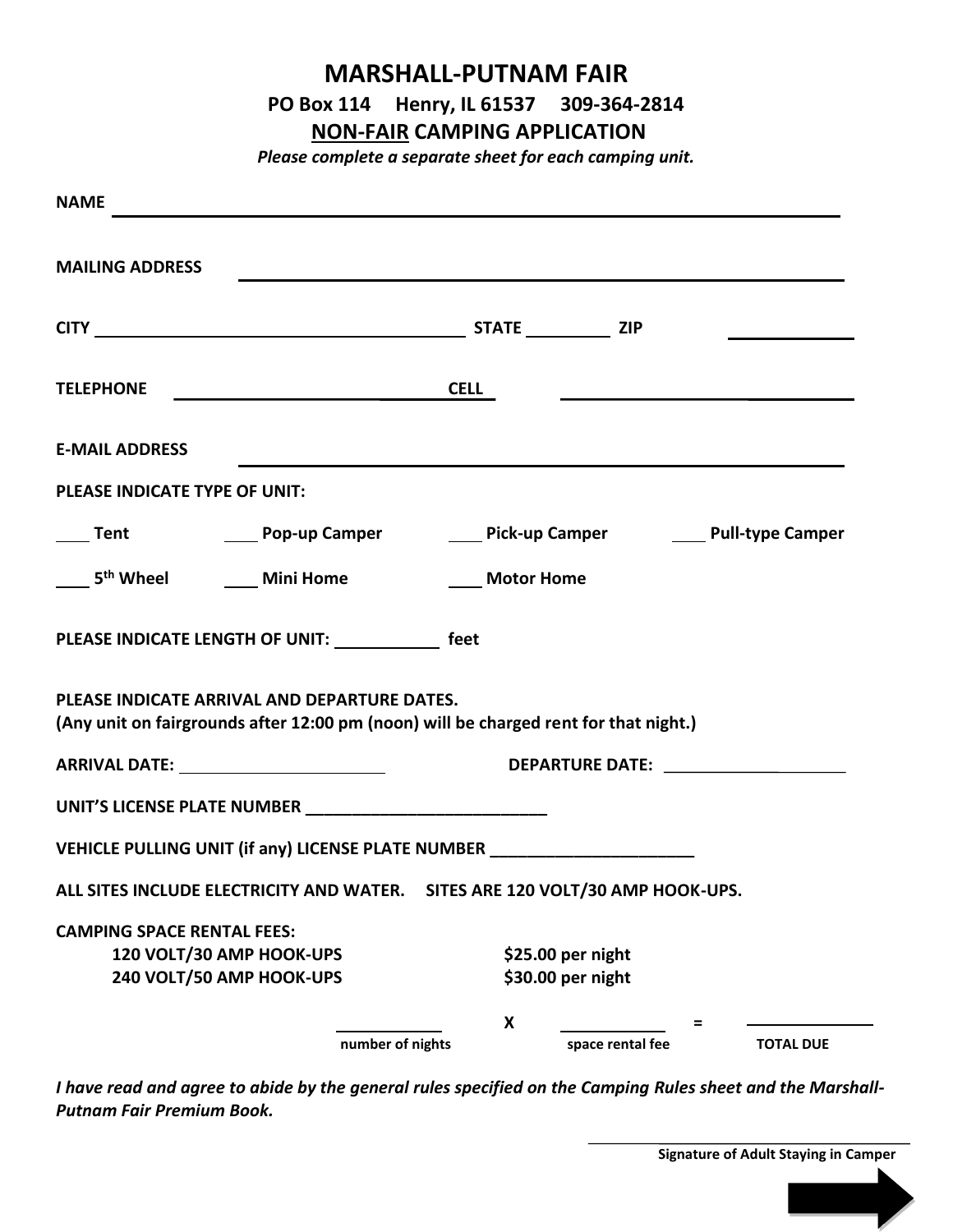## **Release and Waiver of Liability and Indemnity Agreement**

Marshall-Putnam Fair Association

In Consideration of being permitted to enter for any purpose any part of the property of the Marshall-Putnam Fair Association, and/or in consideration of being permitted to compete, officiate, observe, work for, or for any purpose participate in any way in any events being conducted at the Marshall-Putnam Fair Association, EACH OF THE UNDERSIGNED, for himself, his personal representatives, heirs, and next of kin, acknowledges, agrees and represents that he has, or will immediately upon entering any part of such property, and will continuously thereafter, inspect such property and all portions thereof which he enters and with which he comes in contact, and he does further warrant that his entry upon such property and his participation, if any, in the event constitutes an acknowledgment that he has inspected such property area and that he finds and accepts the same as being safe and reasonably suited for the purposes of his use, and he further agrees and warrants that if, at any time, he is in or about such property and he feels anything to be unsafe, he will immediately advise the officials of the Marshall-Putnam Fair Association of such and will immediately leave the area. In further consideration of the foregoing, the undersigned agrees as follows:

1. THE UNDERSIGNED HEREBY RELEASES, WAIVES, DISCHARGES AND COVENANTS NOT TO SUE the promoter, participants, racing association, sanctioning organization or any subdivision thereof, track operator, track owner, officials, car owners, drivers, pit crew, any persons in any restricted area, promoters, sponsors, advertisers, owners and lessees of premises used to conduct the event and each of them, their officers and employees, the Marshall-Putnam Fair Association, or its directors, officers, or employees, all for the purposes herein referred to as "releasees", from all liability to the undersigned, his personal representatives, assigns, heirs, and next of kin, for any and all loss or damage, and any claim or demands therefore on account of injury to the person or property of or resulting in death of the undersigned, whether caused by the negligence of the releasees, or otherwise, while the undersigned is in or upon the aforesaid areas, and/or, competing, officiating in, observing, working for, or for any purpose participating in any of said events.

2. THE UNDERSIGNED HEREBY AGREES TO INDEMNIFY AND SAVE AND HOLD HARMLESS the releasees and each of them from any loss, liability, damage, or cost they may incur due to the presence of the undersigned in or upon the area or in any way competing, officiating, observing or working for, or for any purpose participating in any event and whether caused by the negligence of the releasees or otherwise.

3. THE UNDERSIGNED HEREBY ASSUMES FULL RESPONSIBILITY FOR AND RISK OF BODILY INJURY, DEATH OR PROPERTY DAMAGE due to the negligence of releasees or otherwise while in or upon the said areas and/or while competing, officiating, observing, or working for or for any purpose participating in any event.

EACH OF THE UNDERSIGNED EXPRESSLY ACKNOWLEDGES and agrees that the activities of the event are very dangerous and involve the risk of serious injury and/or death and/or property damage. Each of the undersigned further expressly agrees that the foregoing Release, Waiver, and Indemnity Agreement is intended to be as broad and inclusive as is permitted by the law of the State of Illinois and that if any portion thereof is held invalid, it is agreed that the balance shall, notwithstanding, continue in full legal force and effect.

THE UNDERSIGNED HAS READ AND VOLUNTARILY SIGNS THE RELEASE AND WAIVER OF LIABILITY AND INDEMNITY AGREEMENT, and further agrees that no oral representation, statements or inducements apart from the foregoing written agreement have been made.

 $\overline{\phantom{0}}$ 

L

 $\overline{\phantom{0}}$ 

Signature **Print Name**